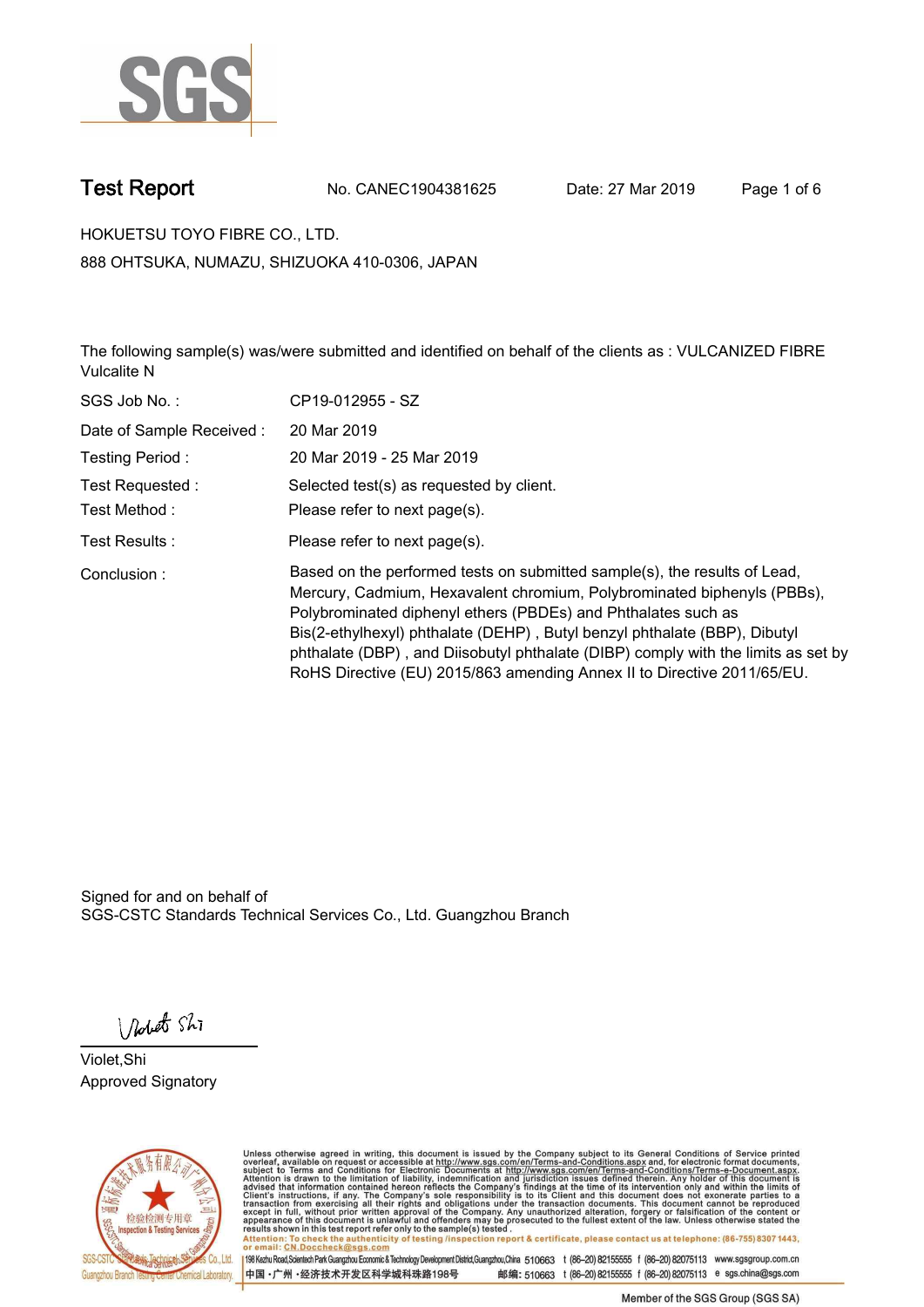

**Test Report. No. CANEC1904381625 Date: 27 Mar 2019. Page 2 of 6.**

**Test Results :.**

**Test Part Description :.**

| Specimen No.    | SGS Sample ID    | <b>Description</b> |  |
|-----------------|------------------|--------------------|--|
| SN <sub>1</sub> | CAN19-043816.019 | Gray material      |  |

**Remarks :.(1) 1 mg/kg = 1 ppm = 0.0001%.**

**(2) MDL = Method Detection Limit.**

- **(3) ND = Not Detected ( < MDL ).**
- **(4) "-" = Not Regulated.**

### **RoHS Directive (EU) 2015/863 amending Annex II to Directive 2011/65/EU.**

**Test Method :. With reference to IEC 62321-4:2013+A1:2017, IEC 62321-5:2013, IEC 62321-7-2:2017 , IEC 62321-6:2015 and IEC 62321-8:2017, analyzed by ICP-OES , UV-Vis and GC-MS ..**

| Test Item(s)               | <u>Limit</u> | <u>Unit</u> | <b>MDL</b>               | 019       |
|----------------------------|--------------|-------------|--------------------------|-----------|
| Cadmium (Cd)               | 100          | mg/kg       | $\overline{2}$           | <b>ND</b> |
| Lead (Pb)                  | 1,000        | mg/kg       | $\overline{c}$           | <b>ND</b> |
| Mercury (Hg)               | 1,000        | mg/kg       | 2                        | <b>ND</b> |
| Hexavalent Chromium (CrVI) | 1,000        | mg/kg       | 8                        | <b>ND</b> |
| Sum of PBBs                | 1,000        | mg/kg       | $\overline{\phantom{a}}$ | <b>ND</b> |
| Monobromobiphenyl          |              | mg/kg       | 5                        | <b>ND</b> |
| Dibromobiphenyl            | -            | mg/kg       | 5                        | <b>ND</b> |
| Tribromobiphenyl           | -            | mg/kg       | 5                        | <b>ND</b> |
| Tetrabromobiphenyl         |              | mg/kg       | 5                        | <b>ND</b> |
| Pentabromobiphenyl         | -            | mg/kg       | 5                        | <b>ND</b> |
| Hexabromobiphenyl          |              | mg/kg       | 5                        | ND        |
| Heptabromobiphenyl         | -            | mg/kg       | 5                        | <b>ND</b> |
| Octabromobiphenyl          |              | mg/kg       | 5                        | <b>ND</b> |
| Nonabromobiphenyl          |              | mg/kg       | 5                        | <b>ND</b> |
| Decabromobiphenyl          |              | mg/kg       | 5                        | <b>ND</b> |
| Sum of PBDEs               | 1,000        | mg/kg       | $\overline{\phantom{a}}$ | <b>ND</b> |
| Monobromodiphenyl ether    |              | mg/kg       | 5                        | <b>ND</b> |
| Dibromodiphenyl ether      | -            | mg/kg       | 5                        | <b>ND</b> |
| Tribromodiphenyl ether     | -            | mg/kg       | 5                        | <b>ND</b> |
| Tetrabromodiphenyl ether   |              | mg/kg       | 5                        | <b>ND</b> |
| Pentabromodiphenyl ether   |              | mg/kg       | 5                        | <b>ND</b> |
|                            |              |             |                          |           |



Unless otherwise agreed in writing, this document is issued by the Company subject to its General Conditions of Service printed<br>overleaf, available on request or accessible at http://www.sgs.com/en/Terms-and-Conditions.asp Attention: To check the authenticity of testing /inspection report & certificate, please contact us at telephone: (86-755) 8307 1443,<br>Attention: To check the authenticity of testing /inspection report & certificate, please

198 Kezhu Road,Scientech Park Guangzhou Economic & Technology Development District,Guangzhou,China 510663 t (86-20) 82155555 f (86-20) 82075113 www.sgsgroup.com.cn 邮编: 510663 t (86-20) 82155555 f (86-20) 82075113 e sgs.china@sgs.com 中国·广州·经济技术开发区科学城科珠路198号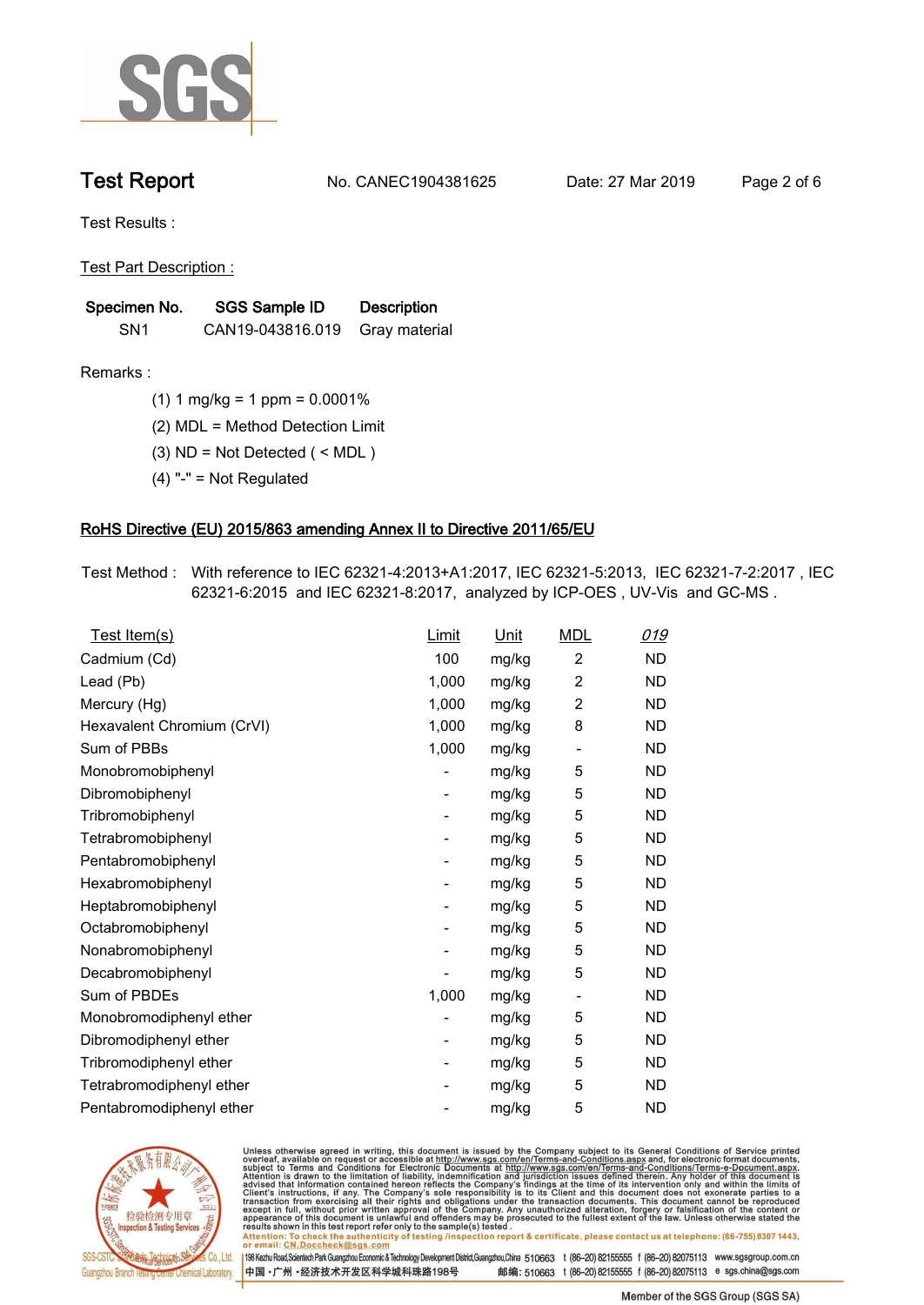

| <b>Test Report</b>                  | No. CANEC1904381625 |       | Date: 27 Mar 2019 |           | Page 3 of 6 |
|-------------------------------------|---------------------|-------|-------------------|-----------|-------------|
| Test Item(s)                        | Limit               | Unit  | <b>MDL</b>        | 019       |             |
| Hexabromodiphenyl ether             | -                   | mg/kg | 5                 | <b>ND</b> |             |
| Heptabromodiphenyl ether            | ۰                   | mg/kg | 5                 | <b>ND</b> |             |
| Octabromodiphenyl ether             | Ξ.                  | mg/kg | 5                 | <b>ND</b> |             |
| Nonabromodiphenyl ether             | -                   | mg/kg | 5                 | <b>ND</b> |             |
| Decabromodiphenyl ether             | ٠                   | mg/kg | 5                 | <b>ND</b> |             |
| Dibutyl phthalate (DBP)             | 1.000               | mg/kg | 50                | <b>ND</b> |             |
| Butyl benzyl phthalate (BBP)        | 1.000               | mg/kg | 50                | <b>ND</b> |             |
| Bis (2-ethylhexyl) phthalate (DEHP) | 1.000               | mg/kg | 50                | <b>ND</b> |             |
| Diisobutyl Phthalates (DIBP)        | 1.000               | mg/kg | 50                | <b>ND</b> |             |

**Notes :.**

**(1) The maximum permissible limit is quoted from RoHS Directive (EU) 2015/863.IEC 62321 series is equivalent to EN 62321 series** 

**http://www.cenelec.eu/dyn/www/f?p=104:30:1742232870351101::::FSP\_ORG\_ID,FSP\_LANG\_ID:12586 37,25.**



Unless otherwise agreed in writing, this document is issued by the Company subject to its General Conditions of Service printed<br>overleaf, available on request or accessible at http://www.sgs.com/en/Terms-and-Conditions.asp Attention: To check the authenticity of testing /inspection report & certificate, please contact us at telephone: (86-755) 8307 1443,<br>Attention: To check the authenticity of testing /inspection report & certificate, please

198 Kezhu Road,Scientech Park Guangzhou Economic & Technology Development District,Guangzhou,China 510663 t (86-20) 82155555 f (86-20) 82075113 www.sgsgroup.com.cn 中国·广州·经济技术开发区科学城科珠路198号 邮编: 510663 t (86-20) 82155555 f (86-20) 82075113 e sgs.china@sgs.com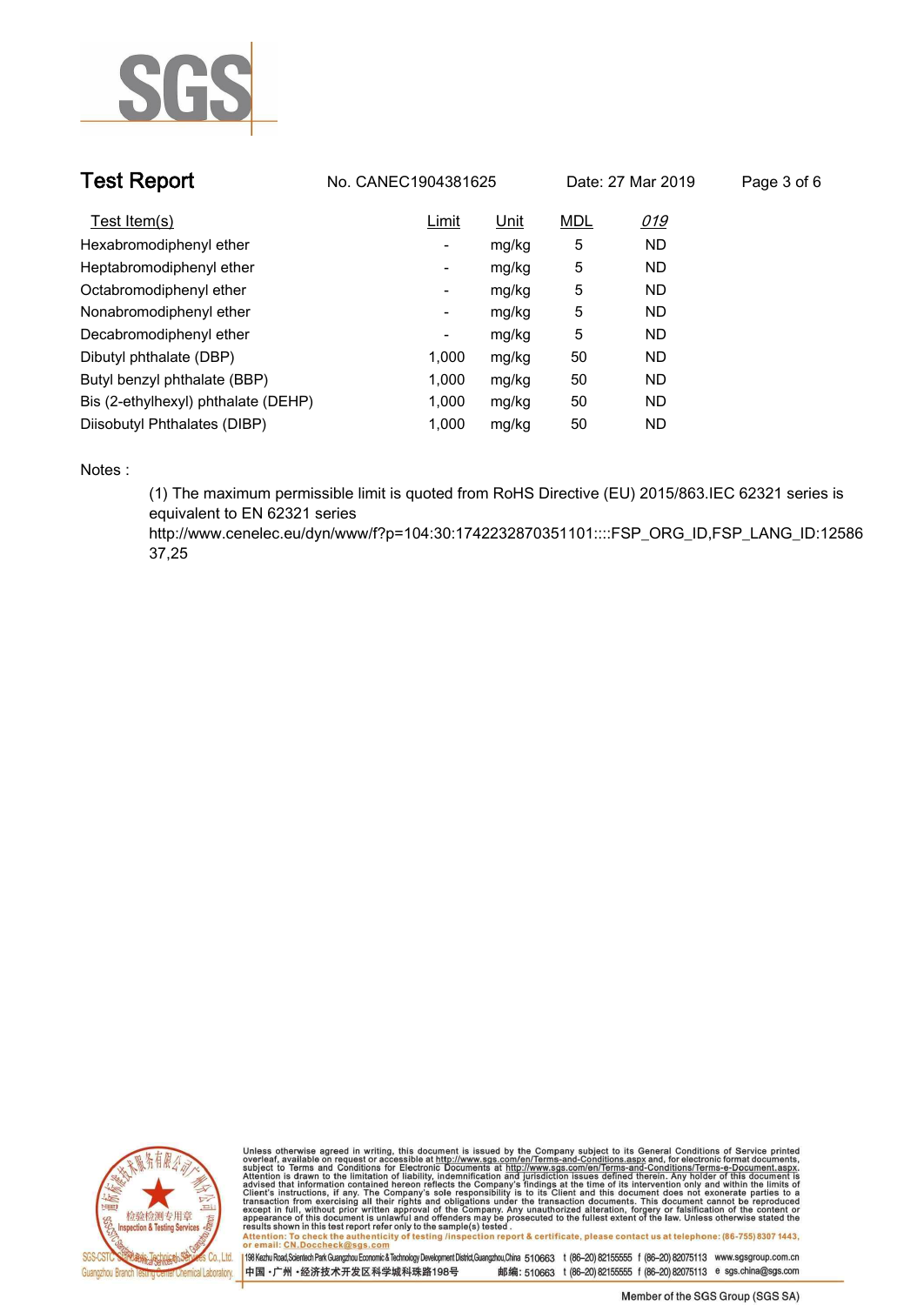

**Test Report. No. CANEC1904381625 Date: 27 Mar 2019. Page 4 of 6.**

## **ATTACHMENTS Pb/Cd/Hg/Cr6+/PBBs/PBDEs Testing Flow Chart**

**1) These samples were dissolved totally by pre-conditioning method according to below flow chart. (Cr6+ and PBBs/PBDEs test method excluded).**





Unless otherwise agreed in writing, this document is issued by the Company subject to its General Conditions of Service printed<br>overleaf, available on request or accessible at http://www.sgs.com/en/Terms-and-Conditions.asp

résults shown in this test report refer only to the sample(s) tésted .<br>Attention: To check the authenticity of testing /inspection report & certificate, please contact us at telephone: (86-755) 8307 1443,<br>or email: <u>CN.Doc</u>

198 Kezhu Road,Scientech Park Guangzhou Economic & Technology Development District,Guangzhou,China 510663 t (86-20) 82155555 f (86-20) 82075113 www.sgsgroup.com.cn 邮编: 510663 t (86-20) 82155555 f (86-20) 82075113 e sgs.china@sgs.com 中国·广州·经济技术开发区科学城科珠路198号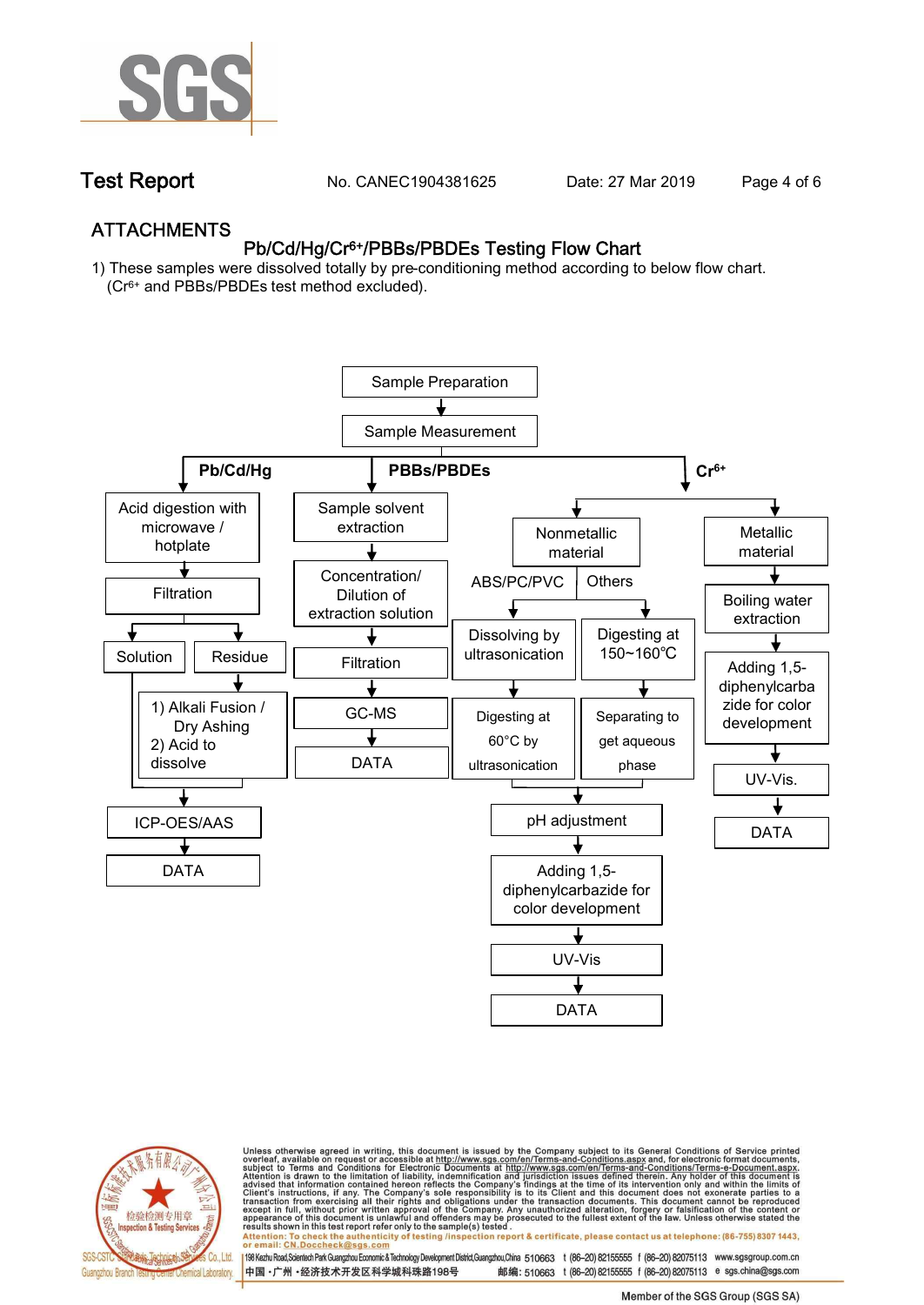

**Test Report. No. CANEC1904381625 Date: 27 Mar 2019. Page 5 of 6.**

# **ATTACHMENTS Phthalates Testing Flow Chart**





Unless otherwise agreed in writing, this document is issued by the Company subject to its General Conditions of Service printed<br>overleaf, available on request or accessible at http://www.sgs.com/en/Terms-and-Conditions.asp results shown in this test report refer only to the sample(s) tested .<br>Attention: To check the authenticity of testing /inspection report & certificate, please contact us at telephone: (86-755) 8307 1443,<br>or email: <u>CN.Doc</u>

198 Kezhu Road,Scientech Park Guangzhou Economic & Technology Development District,Guangzhou,China 510663 t (86-20) 82155555 f (86-20) 82075113 www.sgsgroup.com.cn 中国·广州·经济技术开发区科学城科珠路198号 邮编: 510663 t (86-20) 82155555 f (86-20) 82075113 e sgs.china@sgs.com